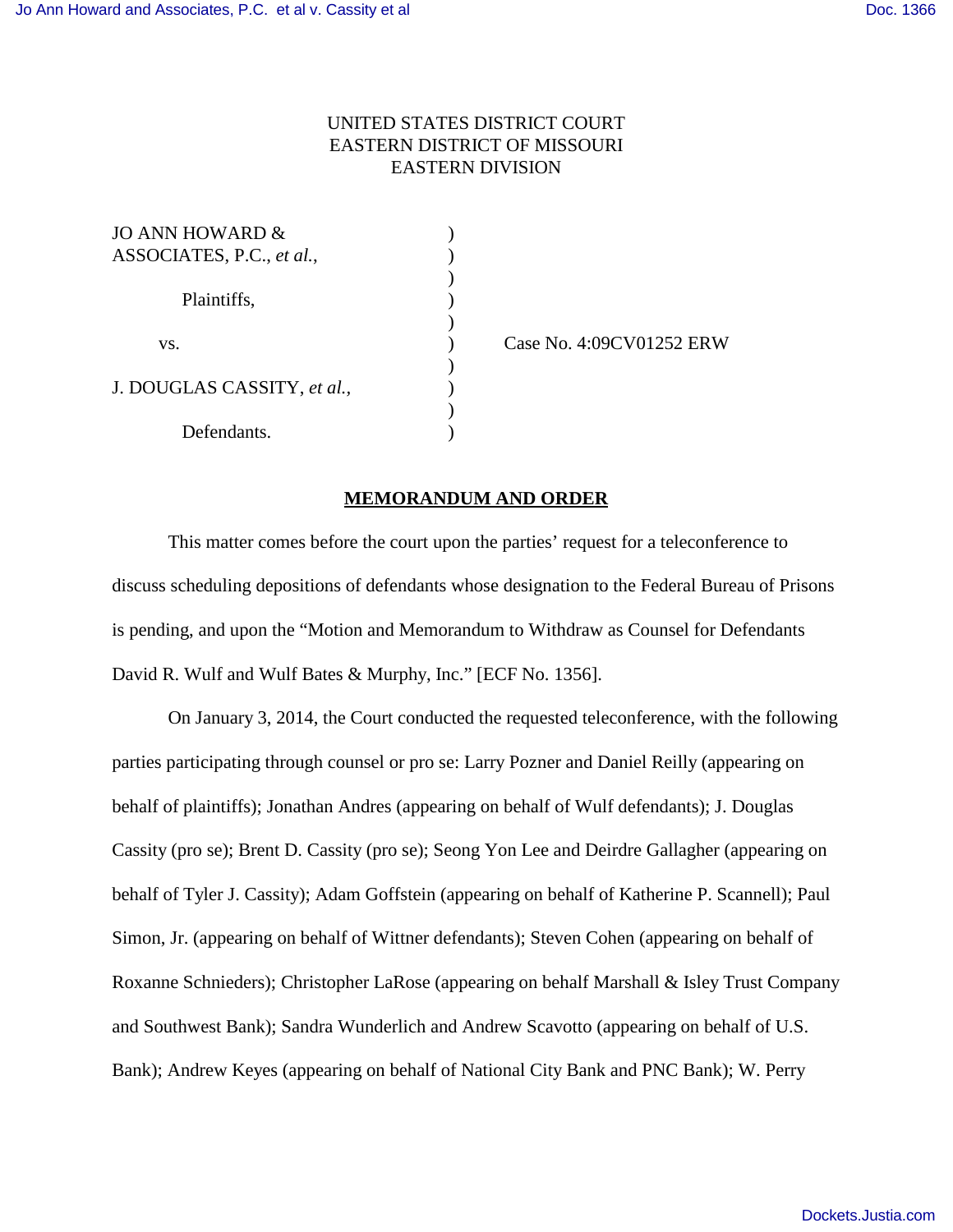Brandt (appearing on behalf of Bank of America); Harry Arger (appearing on behalf of Comerica Bank and Trust); Steven Hughes (appearing on behalf of Brown Smith Wallace); and Gary Sarachan (appearing on behalf of Richard Markow).

During the teleconference, the parties indicated an issue before the Court concerned whether the defendants whose designation to the Federal Bureau of Prisons would be required to submit to deposition prior to their designated surrender dates. After hearing arguments, the Court ruled it would be impractical to depose those defendants before their known surrender dates. Attending counsel and parties announced they will confer and attempt to schedule depositions of the parties, excluding those designated to the Bureau of Prisons, under the Court's current scheduling order. As to the depositions of the designated defendants, counsel will provide the Court with the identification of the attorneys expecting to be present at each deposition in person, by telephone connection, or by video connection, for each incarcerated defendant. The parties will confer and advise the Court of the Bureau of Prisons' location for each incarcerated defendant. The Court will confer with the Bureau of Prisons officials to determine a procedure for deposing incarcerated defendants.

At the conclusion of the teleconference, the Court heard argument on the pending "Motion and Memorandum to Withdraw as Counsel for Defendants David R. Wulf and Wulf Bates & Murphy, Inc." For good cause shown, counsel shall be permitted to withdraw. Defendants David R. Wulf and Wulf Bates & Murphy, Inc. are hereby notified they have thirty (30) days from entry of this Order to employ successor civil counsel to represent them in this matter.

Accordingly,

2